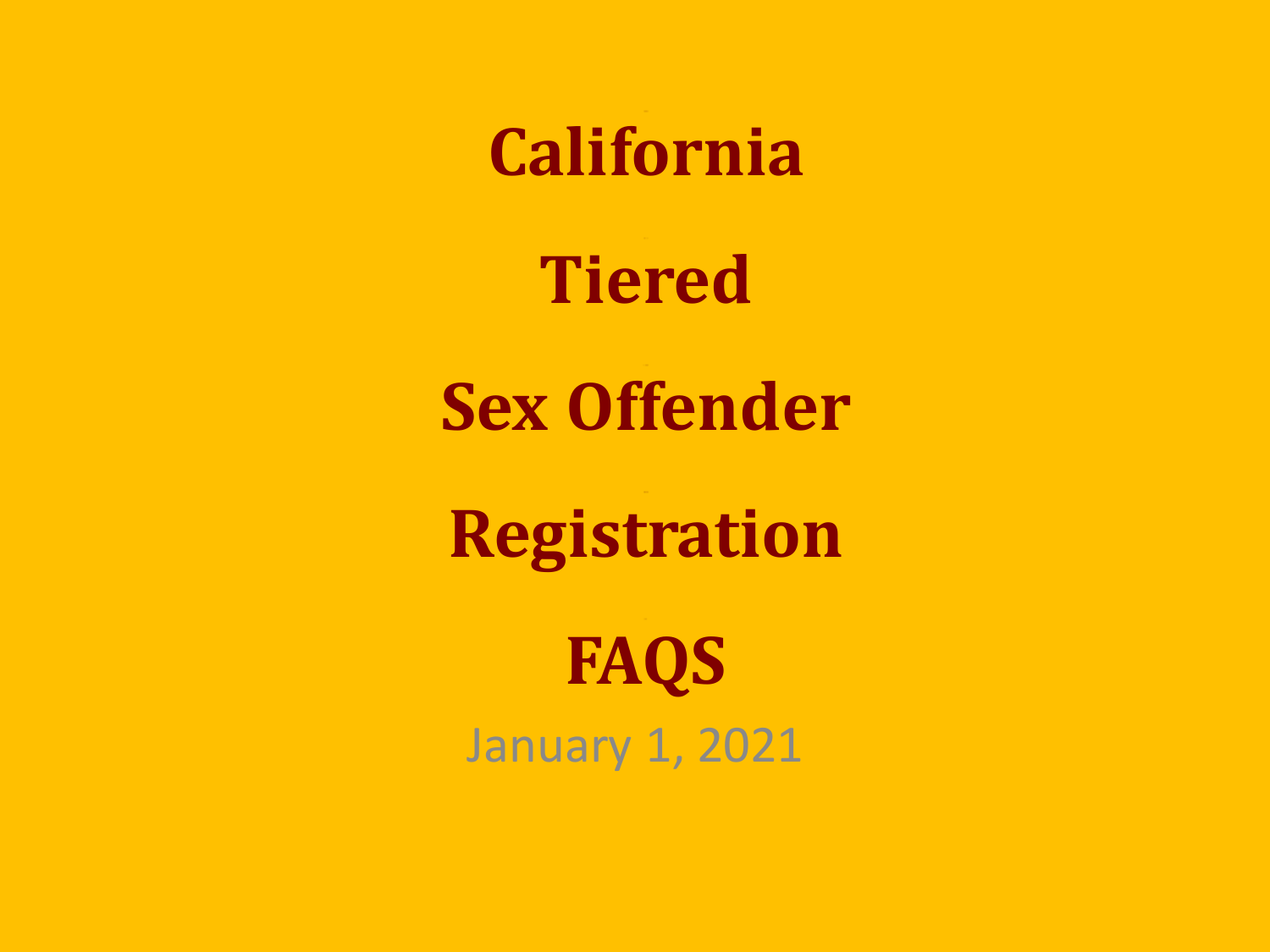## **What is tiered registration?**

In 2017 SB 384 passed and began the process of changing lifetime registration to a three tiered system in California. This means, that depending on several factors, including type of offense, risk scores and other criteria (included in PC290-the penal code that defines and governs registered sex offenders) adults who meet registration requirements, may be required to register from 10 years (Tier 1), 20 years (Tier 2), or life time {Tier 3); and juveniles convicted (adjudicated) for a sexual offense, who meet registration requirements may be required to register for 5 years (Tier 1) or 10 years (Tier 2). Some repeat sexual offenders and those at a high risk will be placed on the lifetime tier.

## **When does SB 384 take effect**?

Beginning on **January 1, 2021**, the CA Department of Justice will designate tiers for registrants.

# **Do I need to continue to register?**

Yes. Your current lifetime registration is still required. You must continue to register until you have petitioned the court and have received the court order that allows you to stop registering.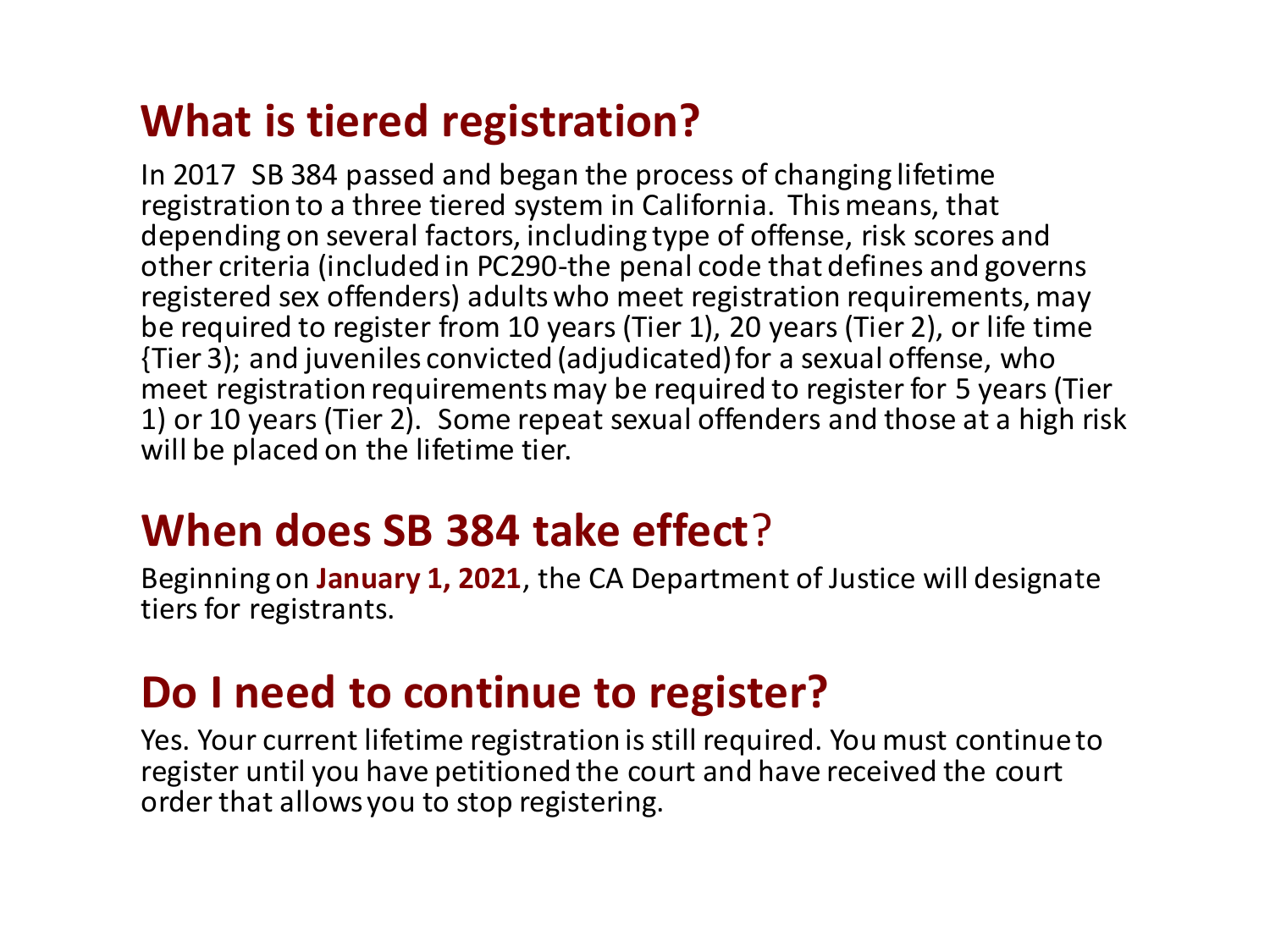# **How do I know which tier I will be assigned to?**

Individuals convicted of a sex offense will be assigned to Tier 1, 2, or 3 by the CA Department of Justice. Tier Assignment Letters will be **available on January 1, 2021**  at local law enforcement agencies for pick up. They will not be mailed. The letters are an important first step in the process. You also may be placed on a "to-bedetermined" status if your tier cannot be immediately ascertained.

Tier assignments can be challenged in court.

# **Will I automatically be removed from the registry?**

**No. It is not automatic.** Tier 1 and Tier 2 will need to petition the superior court in the county where you live after you have met the following minimum years of registration after release from custody requirements:

Tier 1: misdemeanor/non-violent – 10 years Tier 2: some violent felonies – 20 years Tier 3: repeat felonies and CP-Lifetime registration –cannot petition for removal Tier 3: if assigned for risk only, can petition after 20 yrs.

Tier 1 Juveniles–5 years registration Tier 2 Juveniles–10 years registration Tier 3 Juveniles– Lifetime registration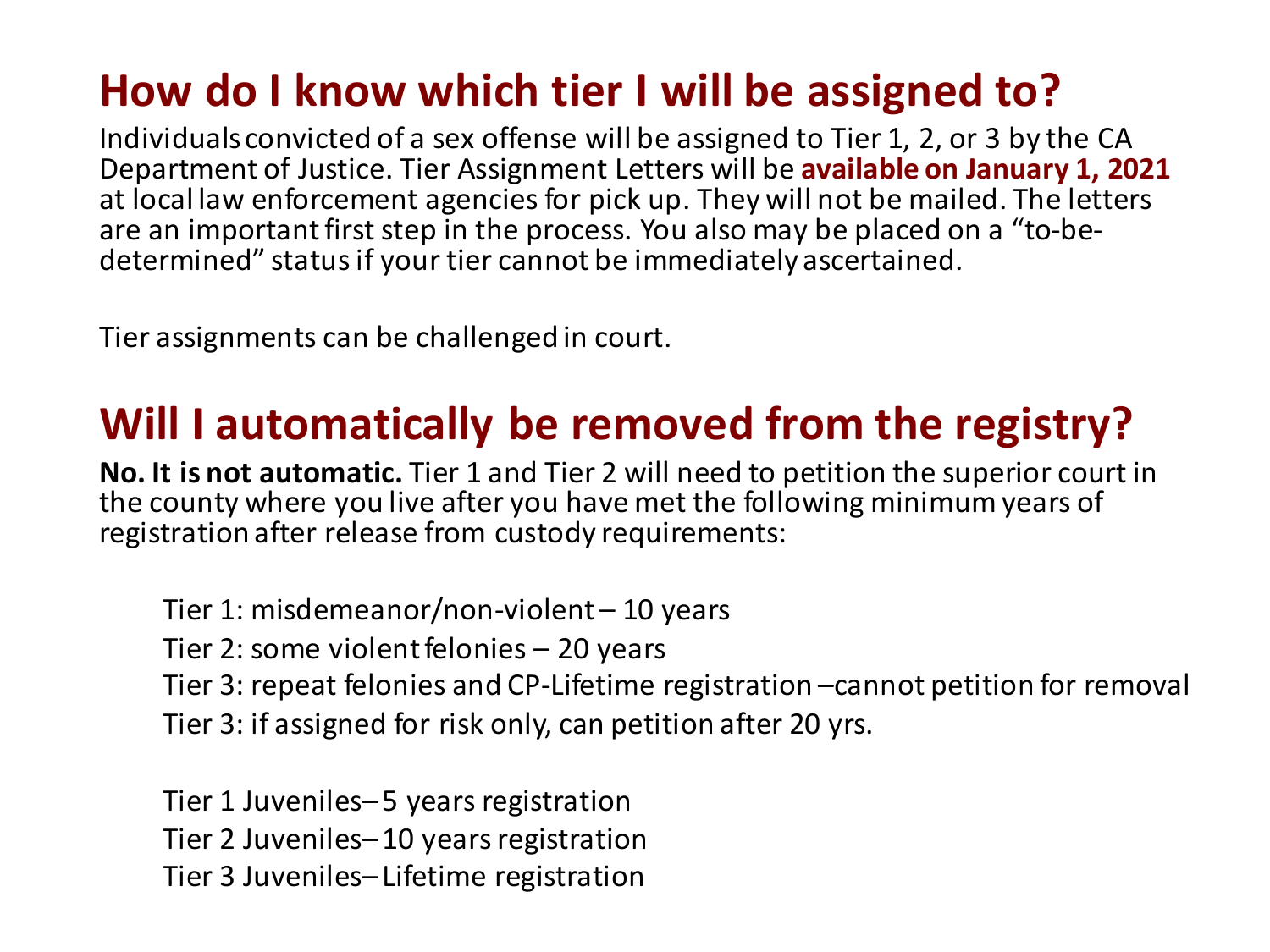# **Procedures for Removal from the Registry**

Per SB118's "birthday clause" petitions may be filed upon expiration of your tier **on or after your next birthday after July 1, 2021** at a registering law enforcement agency in the county or jurisdiction of residence. You may contact a public defender or a private attorney for additional legal assistance but an attorney is not required.

• Registering law enforcement agency(ies) have 60 days to report to the DA that you have complied with the Registration Act.

• After receiving report from law enforcement agency(ies), the DA has 60 days to request a hearing if you, the petitioner, has not satisfied your registration obligation, or "if community safety would be significantly enhanced by the person's continued registration."

• If no hearing is requested, the court "shall" grant the petition if: (1) the Registrant satisfied the Registration Act throughout the registration period. (2) there are no pending charges that could impact tiering, and (3) "the person is not in custody or on parole, probation, or supervised release."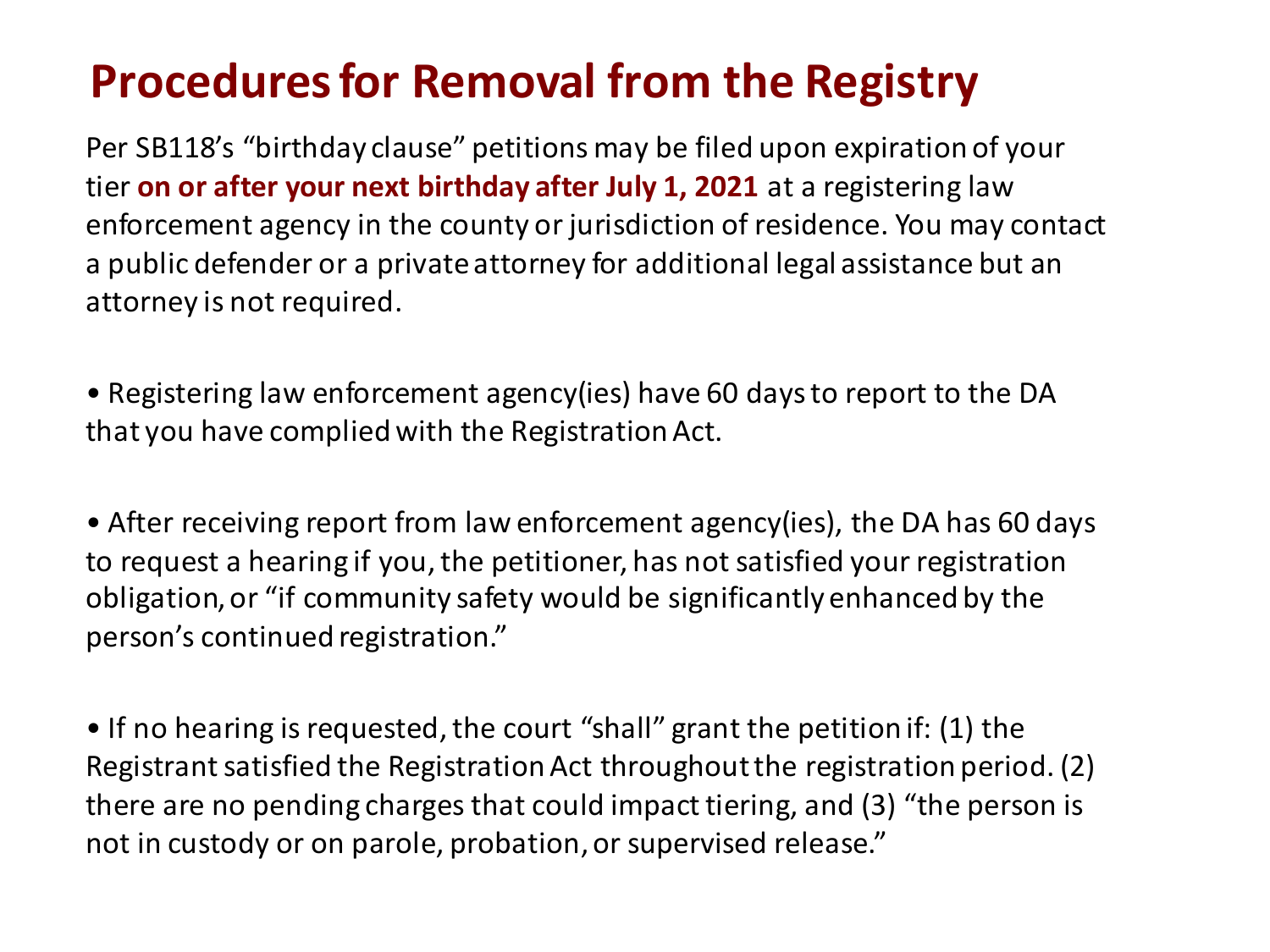## **What if the DA objects?**

If the DA objects to removal, there will be a court hearing and the DA may present evidence. An attorney is recommended at this point.

Superior Court judges make the final decisions regarding removal from registry. Pre and post-conviction issues are important.

If petition is denied after hearing, court is to set a date between 1 and 5 years in the future after which you may file a new petition.

## **Are there changes to Megan's Law Website?**

Beginning **January 1, 2022** registrants will be displayed on MLW. No juvenile offender or Tier 1 adult offender will be profiled.

Some registrants currently excluded from MLW will be added to MLW (such as 647.6 and felony CP)

Tier 2 registrants will be posted on MLW, but home address will be omitted and replaced with "the community of residence and ZIP code".

Tier 3 registrants will have home address disclosed on MLW.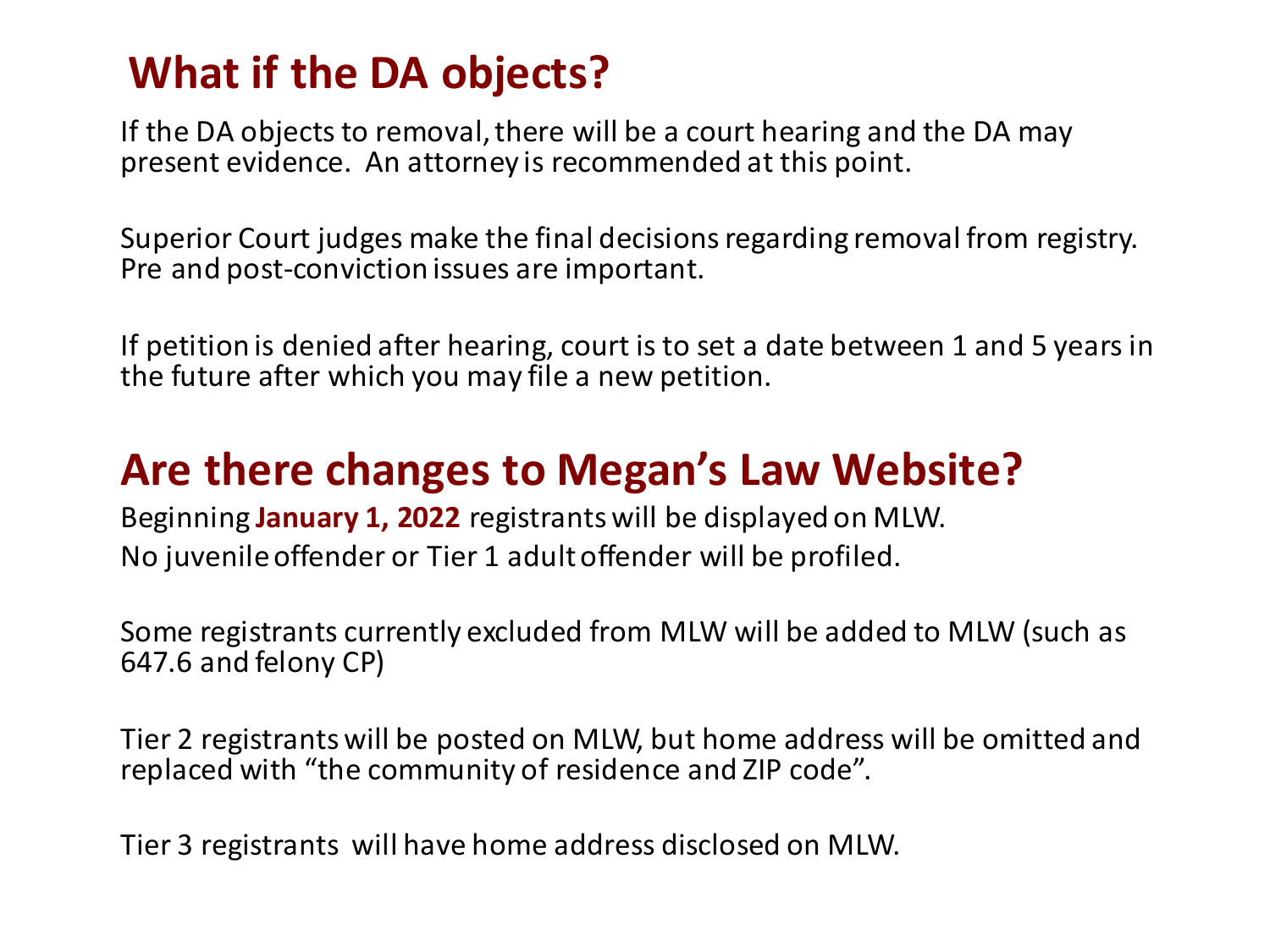## **WHERE TO GO FOR HELP AND INFORMATION**

#### **Public Defender of Orange County**

**Seek help to file petitions** 801 W Civic Center Dr Suite 400 Santa Ana, CA 92701 (657) 251-6090

## **CA DOJ California Department of Justice FAQS**

<https://www.oag.ca.gov/>

**search for "tiered registrants FAQS"**

### **CASOMB CA Sex Offender Management Board FAQS**

<https://casomb.org/>

**search on "tiered registration FAQS"**

**View CASOMB Video: YouTube**

<https://www.youtube.com/watch?v=aKe1KjzKSCI&feature=youtu.be>

**ACSOL Alliance for Constitutional Sex Offense Laws**

**Join a support group** 

[www.all4consolaws.org](http://www.all4consolaws.org)

(818) 305-5984

## **CA Bills: SB394 and SB118 Sec. 11**

[http://leginfo.legislature.ca.gov/faces/billNavClient.xhtml?bill\\_id=201720180SB384](http://leginfo.legislature.ca.gov/faces/billNavClient.xhtml?bill_id=201720180SB384) [https://leginfo.legislature.ca.gov/faces/billTextClient.xhtml?bill\\_id=201920200SB118](https://leginfo.legislature.ca.gov/faces/billTextClient.xhtml?bill_id=201920200SB118)

2020 copyright Returning Home Foundation